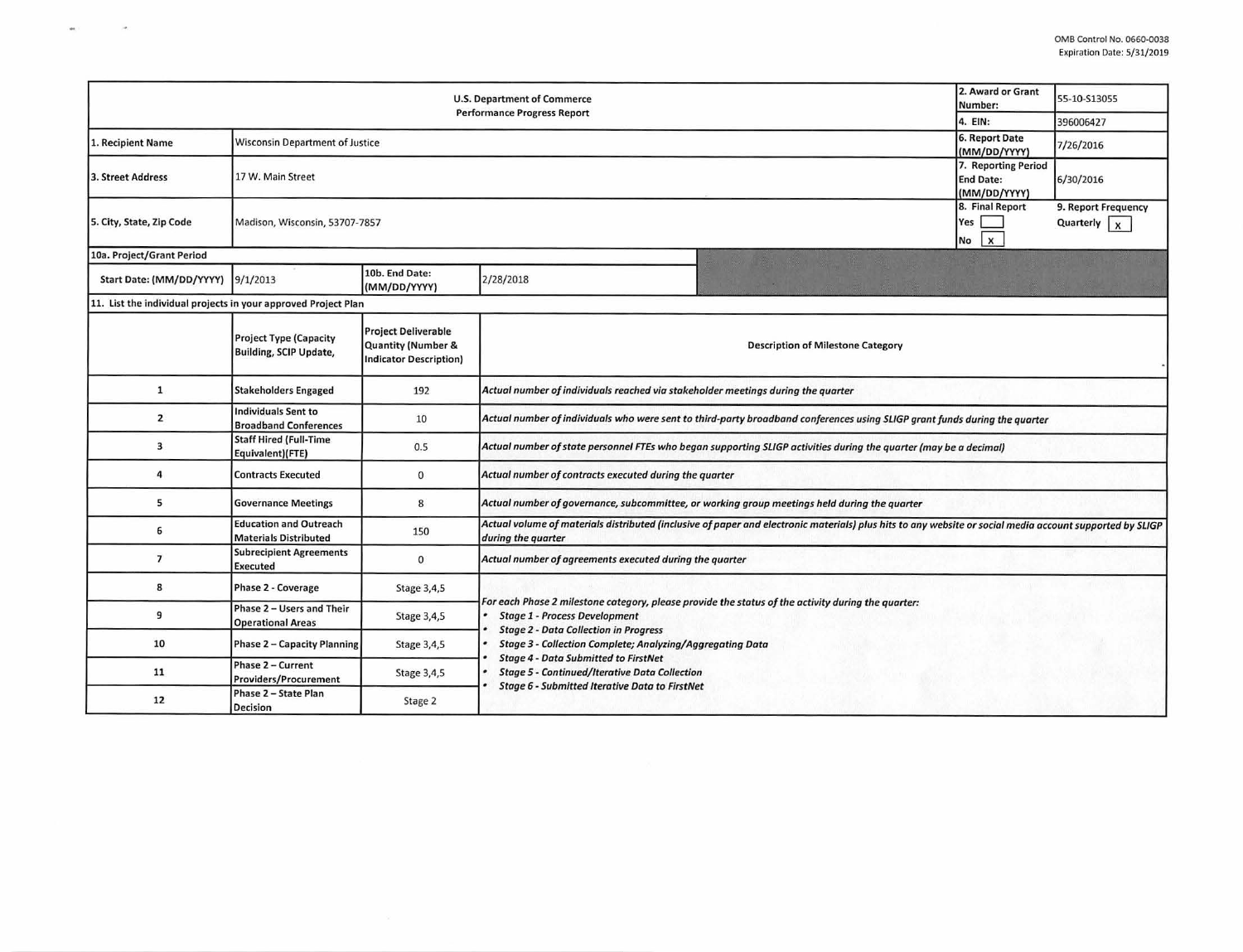11a. Describe your progress meeting each major activity/milestone approved in the Baseline Report for this project; any challenges or obstacles encountered and mitigation strategies you have employed; planned major activit next quarter; and any additional project milestones or Information.

Stakeholder and Broadband Conferences: 192 public safety personnel were reached throughout the State with regional meetings in this reporting period. The RIC's also facilitated several separate meetings to associations and that were used for outreach and education for the FirstNet project. The RIC's were able to present updates on the progress of FirstNet and also continued to work with stakeholders to identify requirements and needs for the Wisconsin Department of Justice staff attended four conferences in this reporting period. The conferences attended were the Spring SPOC Meeting 2016, APCO Public Safety Broadband Summit, Badger State Sheriff's Association the PSCR Public Safety Broadband Stakeholder Meeting. Outreach materials were distributed at each of these meetings.

Governance Meetings: During this reporting period, eight governance meetings were held throughout the State which were also used for education and outreach on the Nationwide Public Safety Broadband Network. Included in the governance meetings were two meetings of the NPSBN Subcommittee, one meeting specific to data collection efforts. During this quarter, four additional voting members were appointed to the NPSBN Subcommittee. In the next qu FirstNet will be meeting with the Interoperability Council and NPSBN Subcommittee.

Staff Hires and Other Activities: Jessica Jimenez was hired on April 4th to fill the second Program and Policy Analyst position. The DOJ staff and RICs participated in the following other activities during this reporting p Teleconferences, meeting with the WI DOA regarding Wisconsin tribes, FirstNet update to the Adjutant General, Broadband EmergingTechnologles Workgroup Teleconference, FirstNet board meetings.

Planned Major Activities: The Wisconsin Public Safety Broadband (WiPSB) project will kickoff mid-July. This effort will ramp up outreach and data collection activities and help the State reach all major milestones.

11b. If the project team anticipates requesting any changes to the approved Baseline Report in the next quarter, describe those below. Note that any substantive changes to the Baseline Report must be approved by the Depart Commerce before Implementation.

Changes will need to be made next quarter regarding the indirect rate, subgrants, and match categories. The team will discuss with Carolyn Dunn before proceeding with those changes.

11c. Provide any other Information that would be useful to NTIA as It assesses this proJect's progress.

In the next quarter our goal is to conduct six regional kickoff meetings for the WiPSB project. At these meetings we will be introducing stakeholders to FirstNet: to our statewide requirements development program designed network's success; and to our project team who will engage with stakeholders throughout the process to make sure their requirements for the network are met. We also plan on having a website and newsletter created to get st updated on the WiPSB project and FirstNet updates.

11d. Describe any success stories or best practices you have Identified. Please be as specific as possible.

During this quarter DOJ staff attended a meeting with tribal law enforcement leaders and administrative staff to provide a FirstNet update. The State plans to meet with each tribe individually in the coming year. Also in t team worked alongside FirstNet team members to provide a FirstNet update to Adjutant General Dunbar and were subsequently asked to present to the Homeland Security Council in the following quarter.

12. Personnel

12a. If the project ls not fully staffed, describe how any lack of staffing may Impact the project's time line and when the project will be fully staffed.

Wisconsin's SWIC position is currently still vacant, but the State is actively continuing recruitment efforts and hopes to fill this position within the next quarter. During this quarter, one of the Program and Policy Anal Jessica Jimenez was officially hired as the secondary Program and Policy Analyst and began working in the new position on April 4th.

| 12b. Staffing Table - Please include all staff that have contributed time to the project. Please do not remove individuals from this table. |      |                                                                                                                                           |                                      |  |  |  |
|---------------------------------------------------------------------------------------------------------------------------------------------|------|-------------------------------------------------------------------------------------------------------------------------------------------|--------------------------------------|--|--|--|
| <b>Job Title</b>                                                                                                                            | FTE% | <b>Project (s) Assigned</b>                                                                                                               | Change                               |  |  |  |
| <b>Program and Policy Analyst 1</b>                                                                                                         | 0.5  | Provides administrative support relating to grant management, governance meetings, outreach activities, and fulfill program requirements. |                                      |  |  |  |
| <b>Program and Policy Analyst 2</b>                                                                                                         | 0.5  | Provides administrative support relating to grant management, governance meetings, outreach activities, and fulfill program requirements. | Llessica Jiminez hired<br>April 4th. |  |  |  |
| Justice Program Supervisor<br>(SWIC)                                                                                                        | 0.5  | Overall program oversight.                                                                                                                | <b>Vacant</b>                        |  |  |  |
| <b>Grants Specialist 1</b>                                                                                                                  | 0.1  | Provides financial balances, completes Financial Status Report (FSR), completes travel reimbursement and pays general costs.              |                                      |  |  |  |
| Grants Specialist 2                                                                                                                         |      | Completes travel reimbursement and pays general costs.                                                                                    | <b>Will remain vacant</b>            |  |  |  |
| Financial Officer                                                                                                                           |      | Provides financial oversight for the federal award.                                                                                       | Will remain vacant                   |  |  |  |
| ILTE                                                                                                                                        |      | Provides program support for day to day work and meetings.                                                                                | <b>Will remain vacant</b>            |  |  |  |